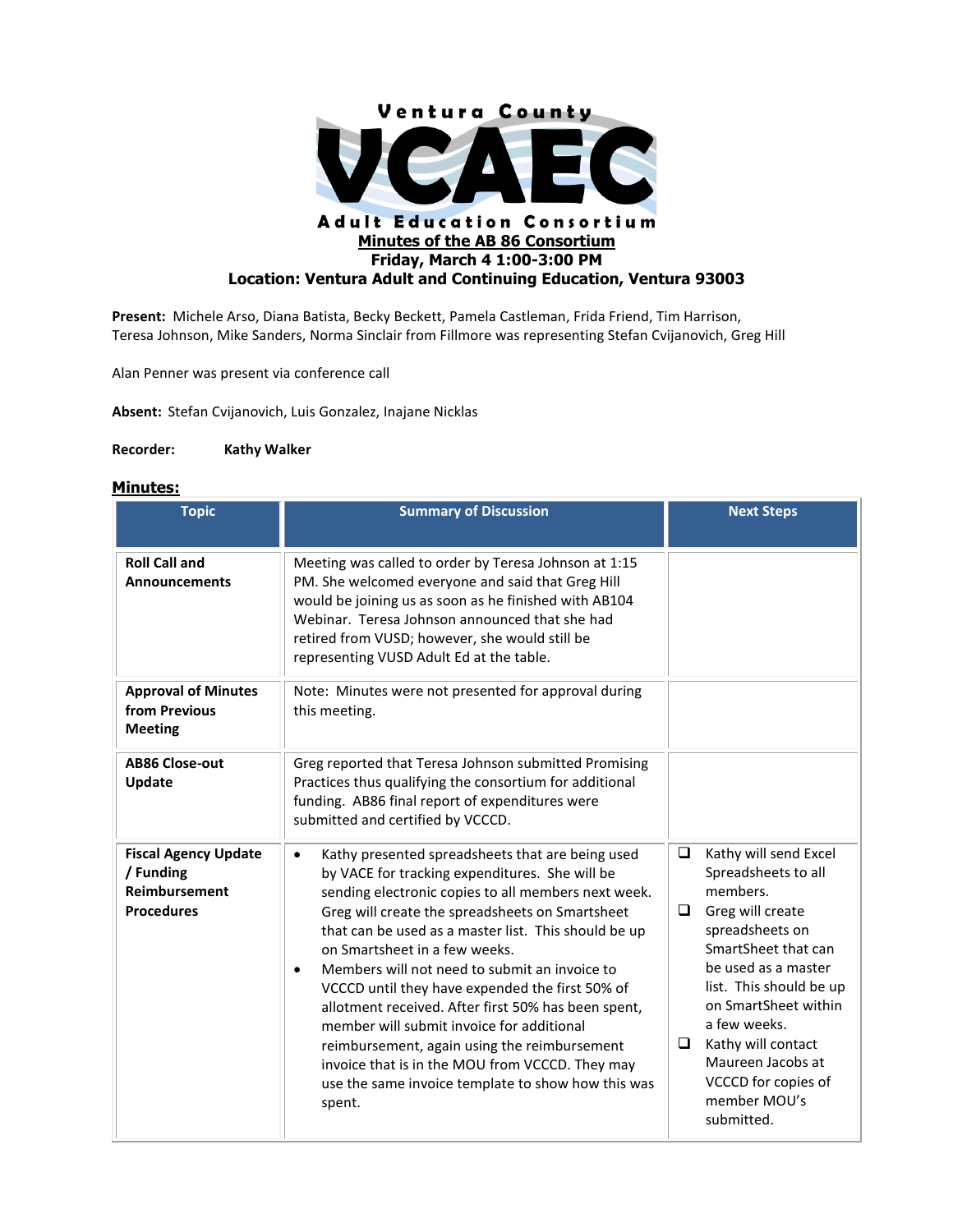| <b>Topic</b>                                                                                                                                | <b>Summary of Discussion</b>                                                                                                                                                                                                                                                                                                                                                                                                                                                                                                                                                                                                                                                                                                                                                                                 | <b>Next Steps</b>                                                                                                                                                                                                                                                      |
|---------------------------------------------------------------------------------------------------------------------------------------------|--------------------------------------------------------------------------------------------------------------------------------------------------------------------------------------------------------------------------------------------------------------------------------------------------------------------------------------------------------------------------------------------------------------------------------------------------------------------------------------------------------------------------------------------------------------------------------------------------------------------------------------------------------------------------------------------------------------------------------------------------------------------------------------------------------------|------------------------------------------------------------------------------------------------------------------------------------------------------------------------------------------------------------------------------------------------------------------------|
|                                                                                                                                             | Greg would like copies of MOU's from each<br>$\bullet$<br>member. Tim mentioned that Maureen Jacobs at<br>VCCCD has copies of all MOU's that have been<br>submitted. Kathy can contact her for copies.<br>Members can check with Maureen Jacobs to see if<br>$\bullet$<br>their checks have been sent. Emily Day is extremely<br>busy so it is best to contact Maureen.                                                                                                                                                                                                                                                                                                                                                                                                                                      |                                                                                                                                                                                                                                                                        |
| <b>Intent to Participate</b><br><b>Documentation</b>                                                                                        | Members were asked to provide their Intent to<br>$\bullet$<br>Participate form and approval documentation to<br>Kathy Walker if they have not yet done so.                                                                                                                                                                                                                                                                                                                                                                                                                                                                                                                                                                                                                                                   |                                                                                                                                                                                                                                                                        |
| <b>Consortium Marketing</b><br>/ Communications /<br><b>CTE catalog for all</b><br><b>Adult School</b><br>classes/programs in<br>the County | Discussion of booklet highlighting programs that<br>$\bullet$<br>Michele Arso received at a conference for<br>Counselors that was held at VCOE. General<br>consensus that there could be value in developing<br>similar communication assets for VCAEC, though<br>clarity regarding scale and scope would be needed<br>in order to move forward effectively. Website<br>hosting and maintenance were also discussed.<br>Pamela tapped to inquire after costs to develop ROP<br>$\bullet$<br>catalog and report back to board at next meeting.<br>All others will bring market assets (theirs or<br>otherwise) to help identify the types of materials to<br>potentially have developed as part of a larger<br>coordinated VCAEC marketing initiative. Marketing<br>topic will be agendized for next meeting. | $\Box$<br>Pamela Castleman will<br>look into Cost for ROP<br>Catalog and how<br>distribution was<br>handled.<br>Members asked to<br>◻<br>bring Marketing ideas<br>to next meeting.<br>$\Box$<br>Marketing /<br>communications will<br>be agendized for next<br>meeting |
| Year 2 Annual Plan -<br><b>Timelines &amp;</b><br><b>Expectations</b>                                                                       | Discussion of upcoming AEBG reporting requirements<br>and timelines. By no later than May 2, each consortium<br>must indicate whether they intend to have a Fiscal Agent<br>or choose Direct Funding, as well as describe their<br>approach to managing block grant funds. Likewise,<br>decision to have a fiscal agent or not for year 2 of the<br>grant was discussed.<br><b>Motions: 1</b>                                                                                                                                                                                                                                                                                                                                                                                                                |                                                                                                                                                                                                                                                                        |
|                                                                                                                                             | Motion by Mike Sanders and Second by Teresa Johnson<br>that the Consortium opt out of Fiscal Agent for year two.<br>In Favor: All members present*<br>Opposed: None<br><b>Abstained: None</b><br>*Alan Penner not present via phone at this time                                                                                                                                                                                                                                                                                                                                                                                                                                                                                                                                                             |                                                                                                                                                                                                                                                                        |
| Consortium<br><b>Operations</b>                                                                                                             | Meetings. Discussion of meeting days / times / and<br>$\bullet$<br>location. Members expressed an interest in starting<br>consortium meetings at 12:00 PM so that all could<br>listen to AEBG Webinar together; actual meeting<br>would begin at 1:00 PM. Greg indicated that<br>requested Agenda items will be placed on a                                                                                                                                                                                                                                                                                                                                                                                                                                                                                  |                                                                                                                                                                                                                                                                        |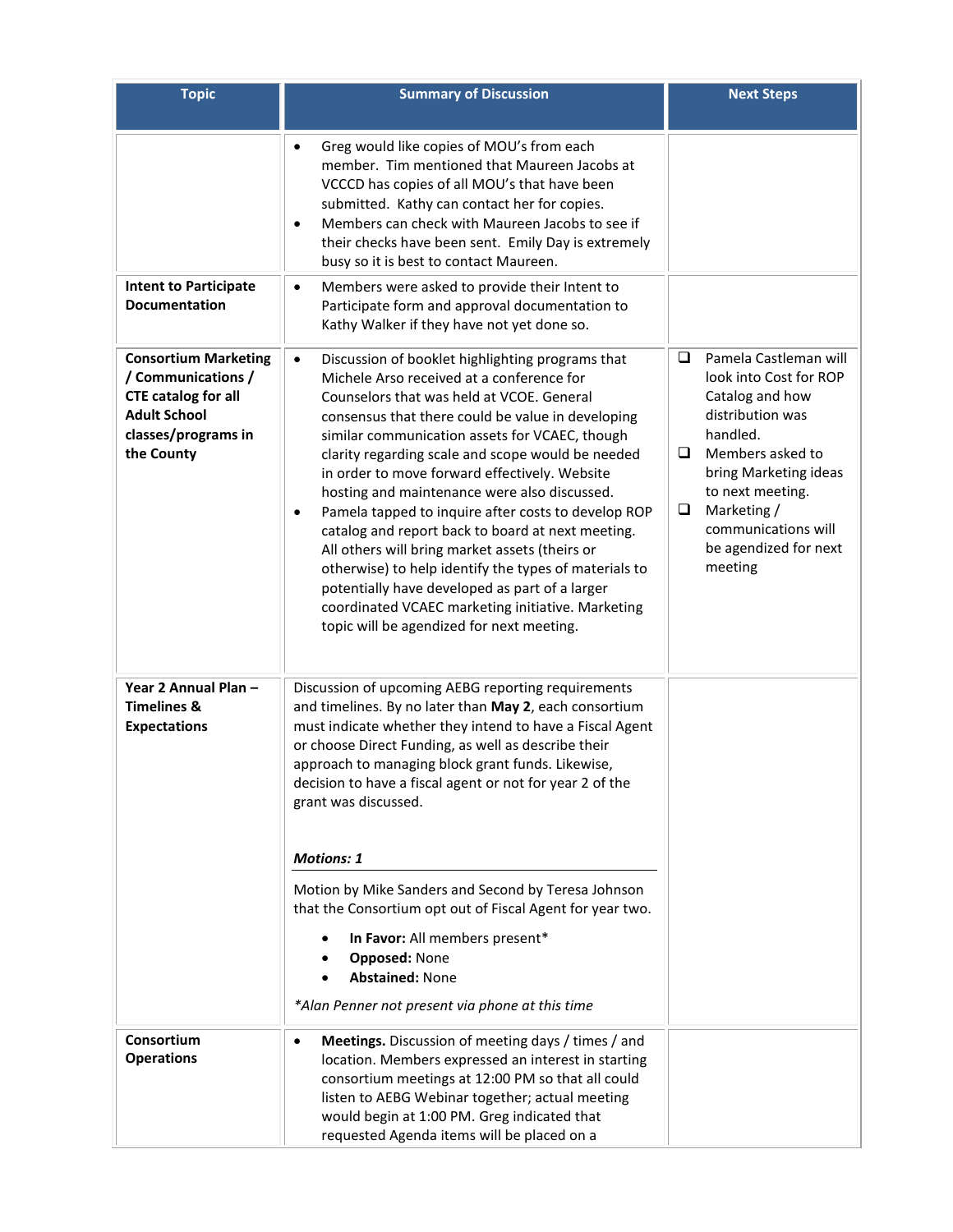| <b>Topic</b>                                                          | <b>Summary of Discussion</b>                                                                                                                                                                                                                                                                                                                                                                                                                                          | <b>Next Steps</b>                                                                                                                |
|-----------------------------------------------------------------------|-----------------------------------------------------------------------------------------------------------------------------------------------------------------------------------------------------------------------------------------------------------------------------------------------------------------------------------------------------------------------------------------------------------------------------------------------------------------------|----------------------------------------------------------------------------------------------------------------------------------|
|                                                                       | spreadsheet within Smartsheet. Members will be<br>able to see when requested items are added to<br>agenda for discussion.<br><b>VCAEC Co-Chairs: Continuation of discussion</b><br>$\bullet$<br>regarding Co-Chairs from previous F2F meeting.<br><b>Motions: 2</b><br>Motion by Tim Harrison and Seconded by Becky<br>1)                                                                                                                                             |                                                                                                                                  |
|                                                                       | Beckett that the VCAEC meetings be held on the<br>First Friday of each month at Ventura County Career<br>Education Center located at Camarillo Airport-if<br>holiday on first Friday, meeting would be on the<br>second Friday on month.<br>In Favor: Michele Arso, Becky Beckett,<br>Pamela Castleman, Frida Friend, Luis<br>Gonzalez, Tim Harrison, Teresa Johnson,<br>Mike Sanders, Norma Sinclair<br><b>Opposed: None</b><br>٠<br><b>Abstained: Diana Batista</b> |                                                                                                                                  |
|                                                                       | Motion by Diana Batista and Seconded by Michele<br>2)<br>Arso that Mike Sanders be co-chair of VCAEC.<br>In Favor: Michele Arso, Diana Batista,<br>$\bullet$<br>Becky Beckett, Pamela Castleman, Frida<br>Friend, Luis Gonzalez, Tim Harrison, Mike<br>Sanders, Norma Sinclair<br>Opposed: None<br>Abstained: Teresa Johnson                                                                                                                                          |                                                                                                                                  |
| <b>Adults With</b><br>Disabilities Proposal /<br><b>Working Group</b> | Discussion of proposal assembled by regional AWD<br>advocates as well as continued role of AWD working<br>group. Frida and Greg have agreed to help shepherd<br>group to bring recommendations and activities into<br>alignment with AB104 and the workings of the VCAEC.                                                                                                                                                                                             | □<br>Frida and Greg will<br>coordinate with Pat<br>and Steve to develop<br>AWD group charter<br>for VCAEC review and<br>approval |
|                                                                       | <b>Motions: 1</b>                                                                                                                                                                                                                                                                                                                                                                                                                                                     |                                                                                                                                  |
|                                                                       | Motion was made by Frida Friend and Seconded by<br>Becky Beckett to re-establish the AWD committee for<br>the purposes of helping to inform Year 2 planning.                                                                                                                                                                                                                                                                                                          |                                                                                                                                  |
|                                                                       | In Favor: All Members present*<br>Opposed: none<br>Abstained: none                                                                                                                                                                                                                                                                                                                                                                                                    |                                                                                                                                  |
|                                                                       | * Alan Penner was not present via phone at this time.                                                                                                                                                                                                                                                                                                                                                                                                                 |                                                                                                                                  |